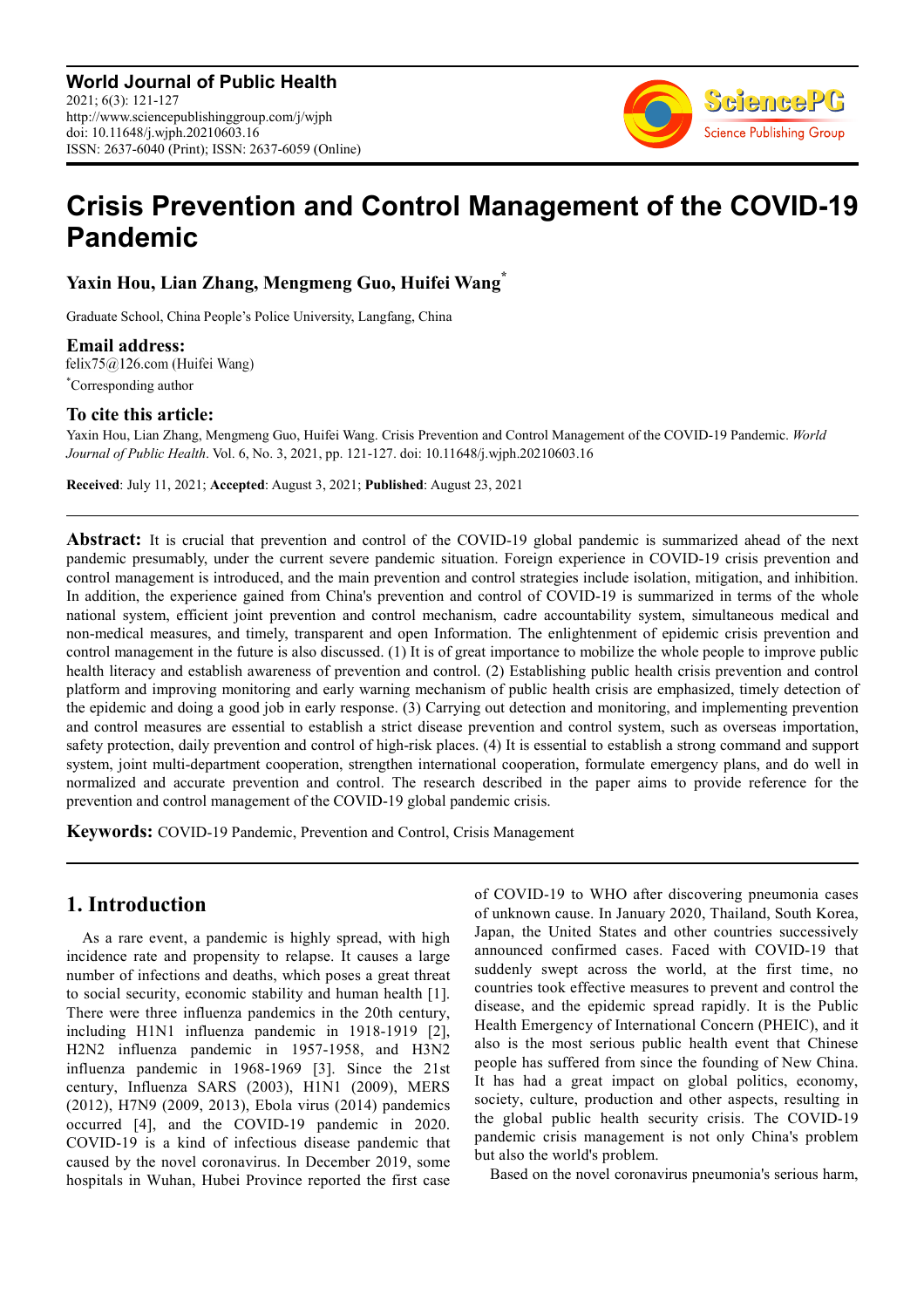countries around the world, from the perspective of political and economic considerations, social governance models, social cultural differences, and in line with their actual conditions, adopted different COVID-19 prevention and control systems and institutions. South Korea took the Korean Disease Management Agency as the command center of the infectious disease crisis response system. It launched the response mechanism with the Central Epidemic Prevention Countermeasures Headquarters as the command center, the operation mechanism of the Central Disaster Safety Countermeasures Headquarters, and the mechanism of the Local Regional Disaster Safety Countermeasures Headquarters [5-6]. Singapore's health system had established strict infection control procedures and implemented in accordance with the rules. An interdepartmental working group led by the Ministry of Health, has been established to take charge of epidemic prevention and control, including the Ministry of National Development, the Ministry of Education, the Ministry of Manpower, the Ministry of Transport and other departments [7]. Japan established the Novel Coronavirus Pneumonia Countermeasures Headquarters, which led the command and control of COVID-19. The Cabinet Crisis Management Center and the Ministry of Health, Labour and Welfare as the main responsible body, and gradually strengthened the prevention and control mechanism [8].

At present, COVID-19 management is normalized, but the research on China's prevention and control of COVID-19 is relatively rare. In response to the status of the COVID-19 pandemic, the experience of prevention and control of COVID-19 pandemic in China and abroad is analyzed. The enlightenment from crisis prevention and control management is discussed, from aspects of public health literacy, monitoring and warning mechanism, disease prevention and control system, command and support system, and international cooperation. Effective measures are taken to prevent, respond quickly and control the crisis quickly. So as to provide guidance for the prevention and control of epidemic crisis in the future.

### **2. The COVID-19 Global Pandemic**

In January 2020, novel coronavirus pneumonia was included in the management of class B infectious diseases and preventive measures for class A infectious diseases in China. The COVID-19 global pandemic was officially declared by the World Health Organization (WHO) in March 11th. At the time of writing, 34 provincial administrative regions in China and 219 countries and regions in the world have numbers of infected people. The global challenge of the COVID-19 pandemic crisis is becoming increasingly serious. As of August 2, 2021, 198,912,691 cumulative confirmed cases, 179,520,792 cumulative cured cases and 4,234,759 cumulative deaths have been reported worldwide, with a mortality / case ratio of 2.13% and a cure rate of 90.25% [9]. With the spread of novel coronavirus pneumonia, the number of confirmed cases worldwide has risen. At present, the

number of deaths in Europe and North America is higher than that in Asia. The number of confirmed cases in the United States, India, Brazil, France and Russia ranks the five in the world.

The COVID-19 global pandemic crisis has the characteristics of a relatively long incubation period, wide coverage, fast transmission and difficult prevention and control [10]. Compared with other public crises, there are many uncertain influencing factors in the development process and evolution of the COVID-19 pandemic, which are difficult to predict, so it is difficult to prevent and control. COVID-19 prevention and control tend to be normalized. Meanwhile, it faces many challenges. As for the unknown origin of new coronavirus, some studies have suggested that the natural hosts of new coronavirus may be bats and Pangolins. The middle hosts may be mink, snakes, sea turtles, etc., and there is no clear conclusion [11]. New coronavirus spreads fast, its transmission places are complex. The main sources of infection are new coronavirus infected persons and asymptomatic new coronavirus infected persons. The main routes of transmission are respiratory tract droplet transmission, close contact transmission and aerosol transmission [12]. With the spread of new coronavirus, there have been many variants, which not only increase the risk of transmission, but also affect the accuracy of diagnostic testing. The spread of China's COVID-19 is basically blocked, and the risk of outbreak still exists due to the migration and aggregation of personnel. Local sporadic and small-scale aggregation of the epidemic often occurs. The emergence of asymptomatic infection and secondary infection makes the transmission more hidden. And the discovery also has limitations. The situation of COVID-19 in foreign countries is still grim. India, Indonesia, Brazil, Spain, the United Kingdom, the United States and other countries have increased the number of confirmed diagnoses to tens of thousands of people. It is a very important task to prevent and control imported foreign cases.

## **3. Foreign Experience in COVID-19 Crisis Prevention and Control Management**

The COVID-19 pandemic affects many countries in the world, and no country is immune. The challenge is to ensure that all people are aware of and engage in the management of the pandemic. At present, although most countries have taken comprehensive measures according to the recommendations of WHO, the analysis of early response measures plays an important role in improving the national public health emergency mechanism and the emergency management ability of rapid handling of public health emergencies. Foreign experience in COVID-19 crisis prevention and control management is generally summarized as three main prevention and control strategies, namely, isolation, mitigation, and inhibition.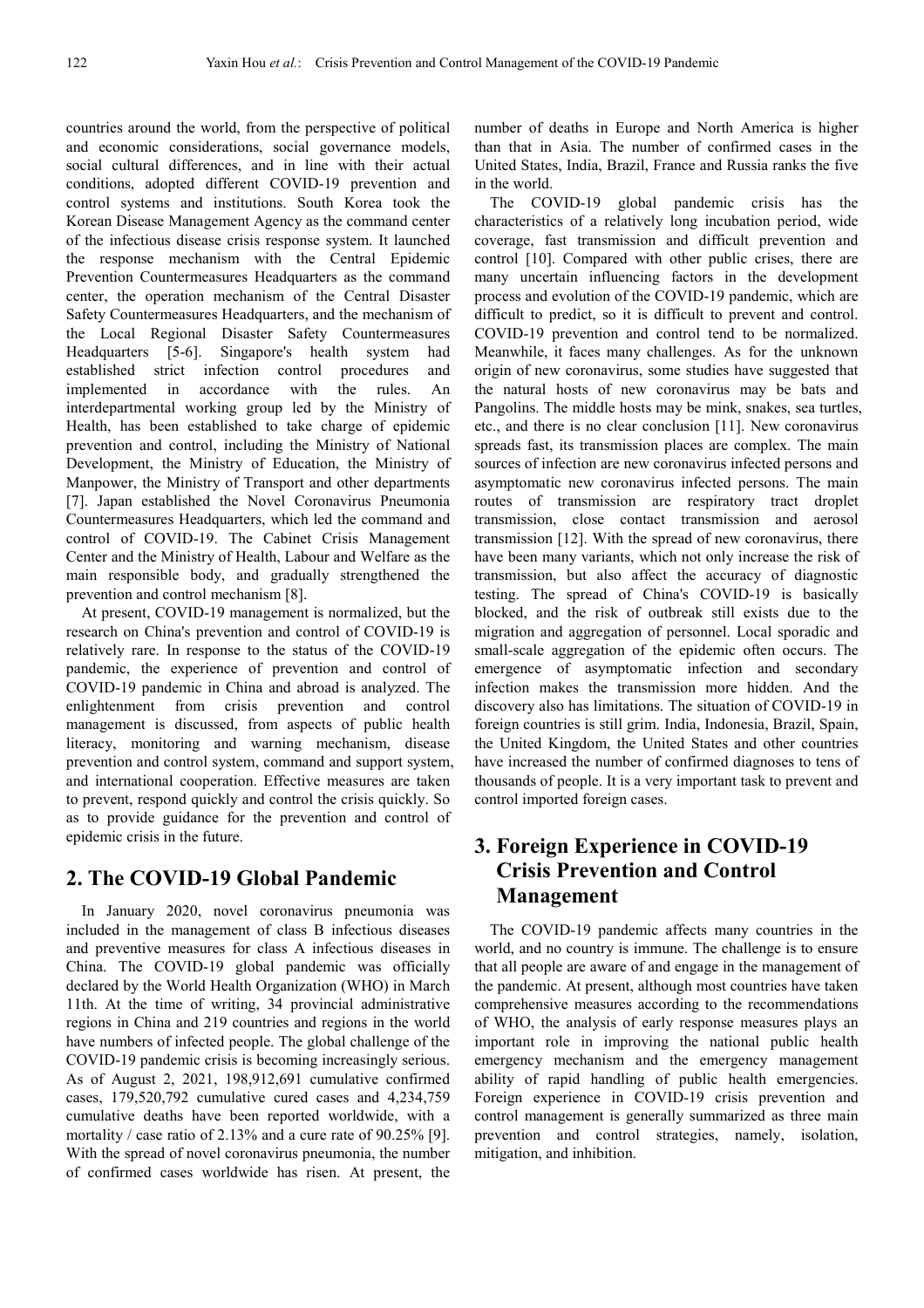#### *3.1. Isolation*

Isolation aims at blocking the spread of the virus, inhibiting the transmission chain and limiting the spread of the epidemic. China, Singapore, South Korea and Iran are all examples, with China as the typical representative. "Early detection, early report, early isolation and early treatment" was an important method for epidemic prevention and control in China [13]. China's key measure to block the spread of the virus was to resolutely and decisively close and block the channel from Wuhan. Wuhan was closed for 76 days. During the period, the authorities strictly managed cases and close contacts, increased social distance, suspended work, school, production, business, and prevented crowd gathering activities. The lessons learned included taking regional isolated measures, adhere to the prevention and control strategy of "external import and internal non-proliferation", cut off the source of infection as far as possible, and control the scope of the epidemic as far as possible [14]. After the outbreak of COVID-19, compared with other countries, South Korea's emergency response system started rapidly. Especially in epidemic detection, tracking, prevention and control and emergency disposal. South Korea adopted the prevention and control idea of "coping with excess is stronger than coping with delay". It blocked the inflow of novel coronavirus through special entry procedures, set up "Drive Thru", "Open Walk Thru", etc., carried out efficient and large-scale nucleic acid testing, implemented tracking management on confirmed cases, suspected cases and close contacts, and taken methods such as action restriction, hospital isolation or home isolation [6]. Singapore adopted strict early prevention and control measures against COVID-19, and imposed mandatory isolation for all immigrants for 14 days. The Ministry of Health set up a professional team to closely track patients' trajectories and their close contacts, and published the basic identity information and action track of confirmed cases in real time, so as to prevent further spread of the epidemic  $[15]$ .

#### *3.2. Mitigation*

The goal of mitigation is not to put out novel coronavirus pneumonia and cut off the transmission, but to reduce Rt (Effective reproduction number) [16]. Germany, Italy and the United States are the main examples. Italy adopted delayed prevention and control measures [17]. First, it focused attention on the treatment of severe cases. Mild cases were isolated at home and observed, but it lacked necessary home supervision and management measures, which could not effectively block the spread of the virus. Second, increased social distance, prohibiting crowd gathering and protecting vulnerable groups. Third, due to the lack of protective materials, the Italian authorities only recommend three groups of people, including those with symptoms, to wear masks. Fourth, strengthening medical support, establishing temporary outdoor hospitals, and expropriating hotels and other places for isolation of patients. Compared with Italy, where the early epidemic situation was severe, Germany's early prevention and control response was simple. Germany adopted mitigation control measures, not limiting daily activities such as going out to work, hospital testing and shopping. Banning parties, encouraging home, cancelling or postponing large-scale activities, a key measure to mitigation strategy was to suggest that people with latent symptoms need be segregated at home and then go to the hospital if necessary [18]. The United States relied on people's self-monitoring and conscious home isolation. Mild patients were encouraged to heal themselves at home, and severe patients were treated intensively. Whether nucleic acid detection depended on the doctor's diagnosis, and the detection standard strictly limited [19].

#### *3.3. Inhibition*

Inhibition is to reduce the epidemic intensity to make the effective regeneration number Rt<1. It is mainly carried out by isolating cases and close contacts, increasing interpersonal distance and stopping crowd gathering activities. "The hammer and the dance" strategy adopted by the Netherlands is a prime example [20]. The first stage is to take very strict measures in a relatively short period of time, such as limiting all aspects of public life, controlling the spread of the virus as soon as possible, to make the Rt below 1. The second stage is a relatively stable period of lifting as many restrictions as possible while still maintaining low Rt, isolating and quarantining infected and high-risk groups, paying attention to social distance and disinfection and cleaning of public places, and prohibiting large-scale assembly [21].

## **4. China's Experience in COVID-19 Pandemic Crisis Prevention and Control Management**

#### *4.1. The Whole Nation System*

From the patriotic health movement to SARS in 2003 and H1N1 in 2009, the national system has been a prominent feature of China's response to the public health crisis. In the prevention and control of the COVID-19, the whole nation system has also become a major advantage of China in distinguishing between Europe and the Americas. "Epidemic prevention and control need that the people of the whole country can work as one." The centralized and unified leadership of the Central Committee of the Communist Party of China has become the magic weapon of China to overcome the epidemic. In the early days of COVID-19, Hubei became the worst hit area. "When disaster struck, help came from all sides." The Central Committee of the Communist Party of China unified the allocation of human, material and financial support throughout the country. With the mobilization and participation of the whole society, the situation of epidemic prevention and control in Hubei province was quickly controlled.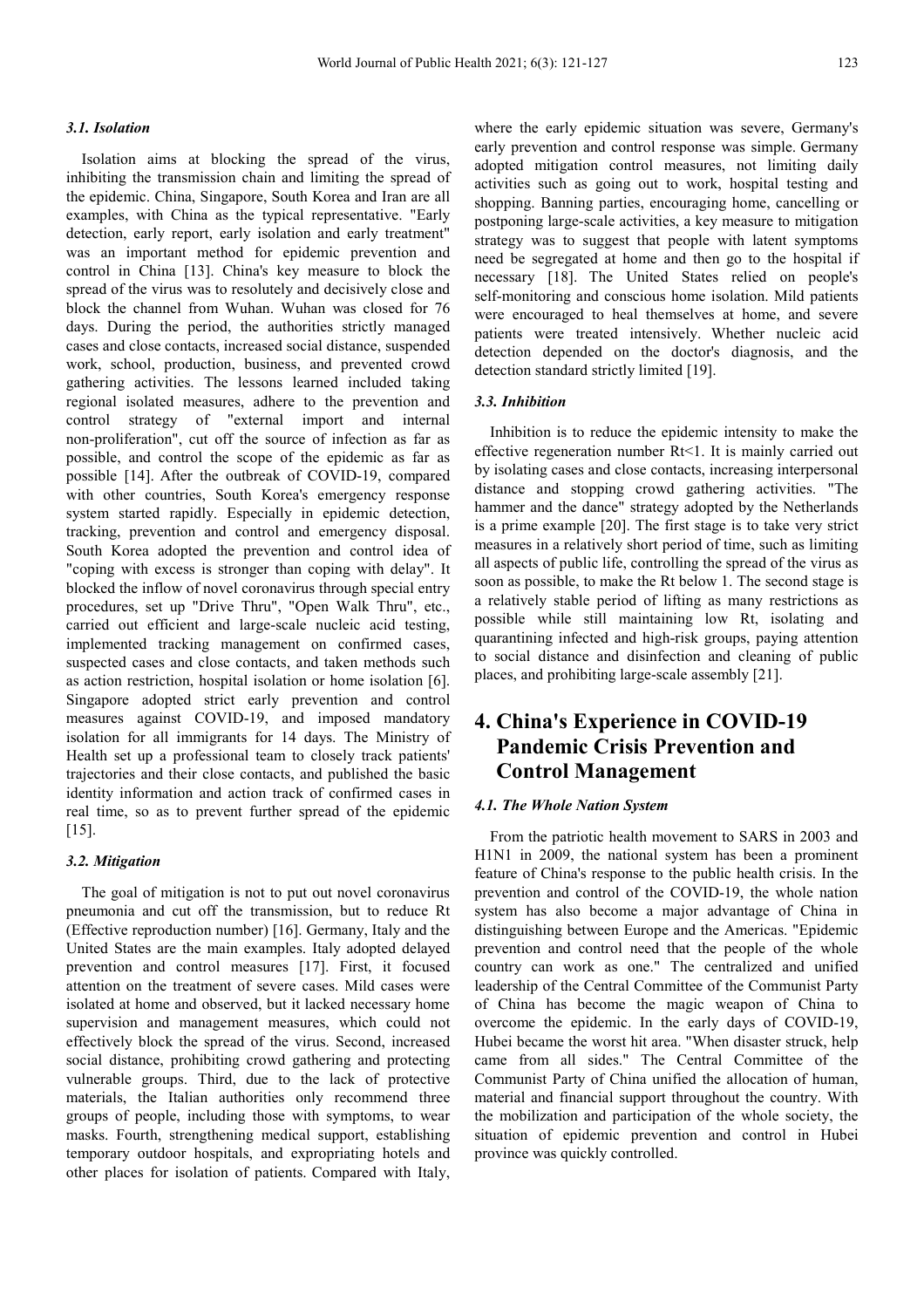### *4.2. Simultaneous Medical and Non-medical Measures*

Since outbreak of novel coronavirus pneumonia, the Chinese government has taken strict measures to prevent and control the disease. Based on modern medical technology, taking public health prevention and control as the main body. Meanwhile, medical and non-medical measures were taken, and non-medical public health prevention and control were paid attention. These measures effectively prevented the spread of the epidemic. In the medical part, on the basis of realizing the basic treatment in the hospital, the designated hospital, mobile cabin hospital and centralized isolation point were added for isolation treatment to solve the problem of admission and treatment. According to the "four early" principle, the policy of ensuring that all those in need were tested, isolated, hospitalized or treated was implemented. Traditional Chinese medicine treatment was willing to take as much as possible [22]. Through the integration of traditional Chinese medicine and western medicine, combined with modern medical technology, "one-to-one" precise treatment of critically ill patients, personalized treatment plan, and free treatment strategy were implemented. The novel coronavirus pneumonia prevention and control not only emphasizes medical treatment, but also was important for non-medical public health prevention and control. China has not only adopted traditional infectious disease prevention and control measures such as nucleic acid detection, personal safety protection, isolation and tracking, but also implemented new measures such as increasing social distance and travel restrictions according to China's national conditions. In order to curb the spread of COVID-19, Japan, South Korea, France, Italy and the United Kingdom have learned from China's experience and adopted various non-medical epidemic prevention and control measures.

#### *4.3. Timely, Transparent and Open Information*

Due to the lack of relevant experience in dealing with the public health crisis, the government did not disclose accurate epidemic information in time and guide the masses correctly in the early stage of SARS outbreak, which led to the panic and worry of the masses and the "salt snatching incident"[23]. Drawing lessons from SARS, in the COVID-19, in line with the principle of "early, fast and transparent", experts and officials directly faced the media and the public, actively informed WHO and the international community of the epidemic situation, timely issued a series of effective prevention and control measures, and shared scientific data and prevention and control experience. This reduced social panic and improved social trust.

#### *4.4. Efficient Joint Prevention and Control Mechanism*

Joint Prevention and Control Mechanism of the State Council under the direct leadership of the Central Committee of the Communist Party of China and the State Council was adopted to deal with COVID-19. It was composed of 32 departments, including epidemic prevention and control, medical treatment, scientific research, publicity, foreign

affairs, logistics support, and forward work. The State Council Joint Prevention and Control System integrated team timely reported the COVID-19 situation to the provincial (region, municipal) joint prevention and control mechanism, leading group, headquarters. Disease control, police, communications, transportation, border inspection, customs, aviation, railway, health and other departments coordinated to ensure fit operation [24].

#### *4.5. Cadre Accountability System*

The cadre accountability system is the characteristic system of China's COVID-19 crisis prevention and control management. In response to the severe situation of the epidemic, the Central Committee of the Communist Party of China severely investigated and punished such disciplinary problems as failure to take responsibility, failure to act, negative response, and dereliction of duty in epidemic prevention and control work. In accordance with the law, discipline inspection and supervision authorities at all levels resolutely punished officials who were derelict in their duties, and carried out precise supervision over the enforcement of discipline and law, ensuring that normal epidemic prevention and control work was carried out with high quality.

## **5. Enlightenment of COVID-19 Pandemic Crisis Prevention and Control Management**

Fundamentally, of the major prevention and control measures taken by countries around the world to cope with the COVID-19 pandemic crisis, isolation is the ultimate means of prevention and control. The COVID-19 pandemic has had a profound impact on China's society in an encompassing way. It puts forward new requirements for government departments, grass-roots medical and health institutions, scientific research institutions, news media and the public. At present, the spread of the novel coronavirus pneumonia in many countries is accelerating, so the risk of importing into China is gradually increasing. Crisis prevention and control management of the COVID-19 pandemic in China develops systematically, to scientifically take effective measures to prevent, respond and control the crisis.

#### *5.1. Mobilize the Whole People to Improve Public Health Literacy*

Whether it is nationwide mobilization under the leadership of the Chinese government, or the cooperation between the governments of other countries and non-governmental organizations, in the face of large-scale public health epidemics, all of them require comprehensive mobilization, active defense, and strengthening of public health literacy. The improvement of public health literacy is inseparable from the support and guidance of national government agencies. When new infectious diseases occur, the public is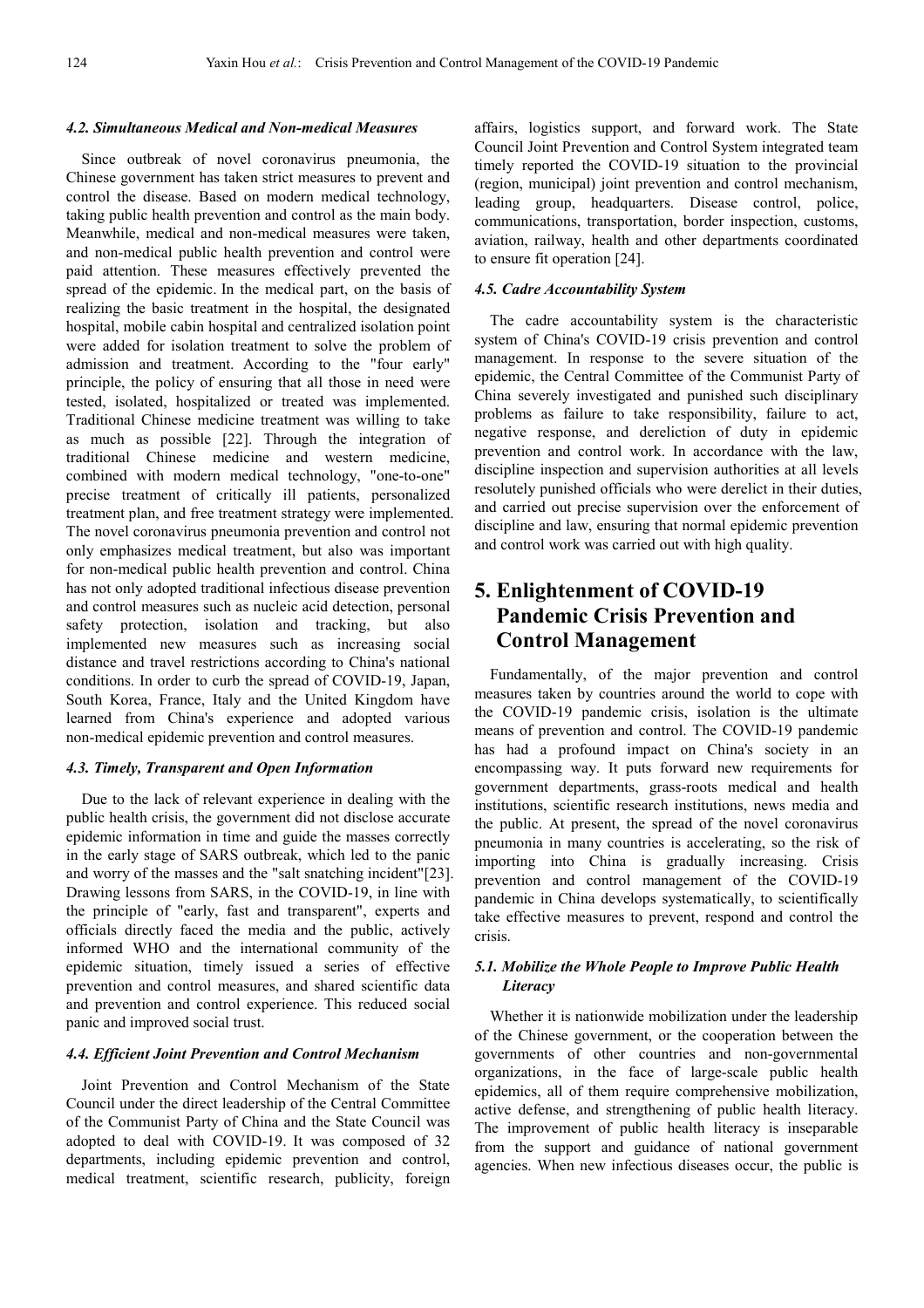not fully aware of the extent of its harm. In addition, the government's propaganda, publicity and education on the characteristics of public health crisis, transmission channels, and harmful consequences are not enough, resulting in the public not participating in the crisis management process of public health events well. The COVID-19 pandemic poses a huge threat to the public's physical and mental health. It not only causes panic and fear [25], but also presents serious problems such as strong psychological stress reaction and multiple psychological problems. In response to this situation, on the one hand, taking the masses as the foundation, grasping the propaganda points, and intensifying the knowledge propaganda and education work on danger, severity and importance of public health crisis [26]. Through the government website column, WeChat official account, online epidemic prevention lecture, and epidemic prevention manual, to popularize the measures and information of joint prevention and control of all regions and departments. Prevention and control measures are timely, accurate and high-density transmitted to the public to establish public crisis awareness [27]; On the other hand, through building online multi-party communication platform and forming multi-level information and resources sharing, so as to realize the joint participation of the government, the public, hospitals, news media and other forces in the management of prevention and control, and give full play to the important role of the public as the main body of COVID-19's prevention and control.

#### *5.2. Establishing Public Health Crisis Prevention and Control Platform and Improving Monitoring and Early Warning Mechanism*

Sensitive monitoring system is the premise of timely detection of disease [28]. The incubation period is different with different microorganisms. The novel coronavirus pneumonia infectors may not display obvious symptoms during the incubation period. Based on current epidemiological investigation, the incubation period is of 1-14 days, mostly 3-7 days [29]. It has brought great difficulty to medical institutions in timely detection and coping with the novel coronavirus pneumonia. Improving the monitoring and early warning mechanism of unknown infectious diseases is an effective way to prevent the spread and deterioration of a public health crisis. The monitoring and early warning mechanism of a public health crisis includes three modules: crisis identification, crisis assessment, and crisis prevention and control, which are specifically divided into early warning index system, early warning information system, emergency response system, resource sharing system, information notification mechanism, etc. The possible public health crisis is classified and graded in advance, and the risk is quantitatively analyzed and evaluated. When the crisis occurs, judging the early warning, monitoring the whole process, formulating a detailed prevention and control plan in time, taking quick response measures, and conveying the relevant information to all departments quickly, accurately and efficiently, so as to

improve the ability of emergency linkage.

#### *5.3. Establishing a Strict Disease Prevention and Control System and Implementing Prevention and Control Measures*

The key construction of the disease prevention and control system is not only the implementation of prevention and control measures, but also the improvement of the ability of the basic public health prevention and control forces and public health prevention and control institutions.

The implementation of public health crisis prevention and control countermeasures mainly includes the following three risk points. First, prevent overseas importation strictly. The customs strengthen sampling inspection, and quarantine of imported goods such as frozen food, especially the outer packaging and the goods themselves. The epidemic prevention departments also strengthen detection, preventive cleaning and disinfection, and improve the inspection system of cold chain food and other goods. Second, improve the safety protection level of high-risk groups [30]. All employees should be strictly managed, carried out health monitoring, etc. Personal occupational protection awareness is supposed to be strengthened to ensure that employees are well protected. Third, formulate daily prevention and control measures for high-risk places. Implement disease prevention and control measures in collective places, such as hospitals, community centers, clinics, designated medical institutions and schools. The places are regularly cleaned and disinfected, and improved the sanitary conditions. In the COVID-19 pandemic, medical treatment is the most dangerous and vulnerable place for novel coronavirus pneumonia. The prevention and control of sites, personnel and facilities is the key. The storage, processing, transportation and sales of frozen products are also high-risk places for virus transmission and amplification. The inspection and monitoring of markets and enterprises such as seafood market, frozen seafood processing enterprises need to be strengthened.

The improvement of professional technology of grass-roots public health prevention and control forces is the necessary prerequisite and guarantee for the implementation of scientific management and control of risk areas. Setting up professional security teams of public health in streets, communities and villages, carrying out emergency drills regularly, and training public health crisis prevention and control skills to ensure the correct implementation of prevention and control policies. National centers for disease control and prevention at all levels set up expert groups for public health crisis prevention and control to cultivate a group of high-level, compound and applied command and technical personnel according to the actual needs, and strengthen the allocation of relevant infrastructure.

#### *5.4. Establishing a Powerful Command and Support System, Jointing Multi-department Cooperation and Strengthening International Cooperation*

In order to effectively reduce the harm of public health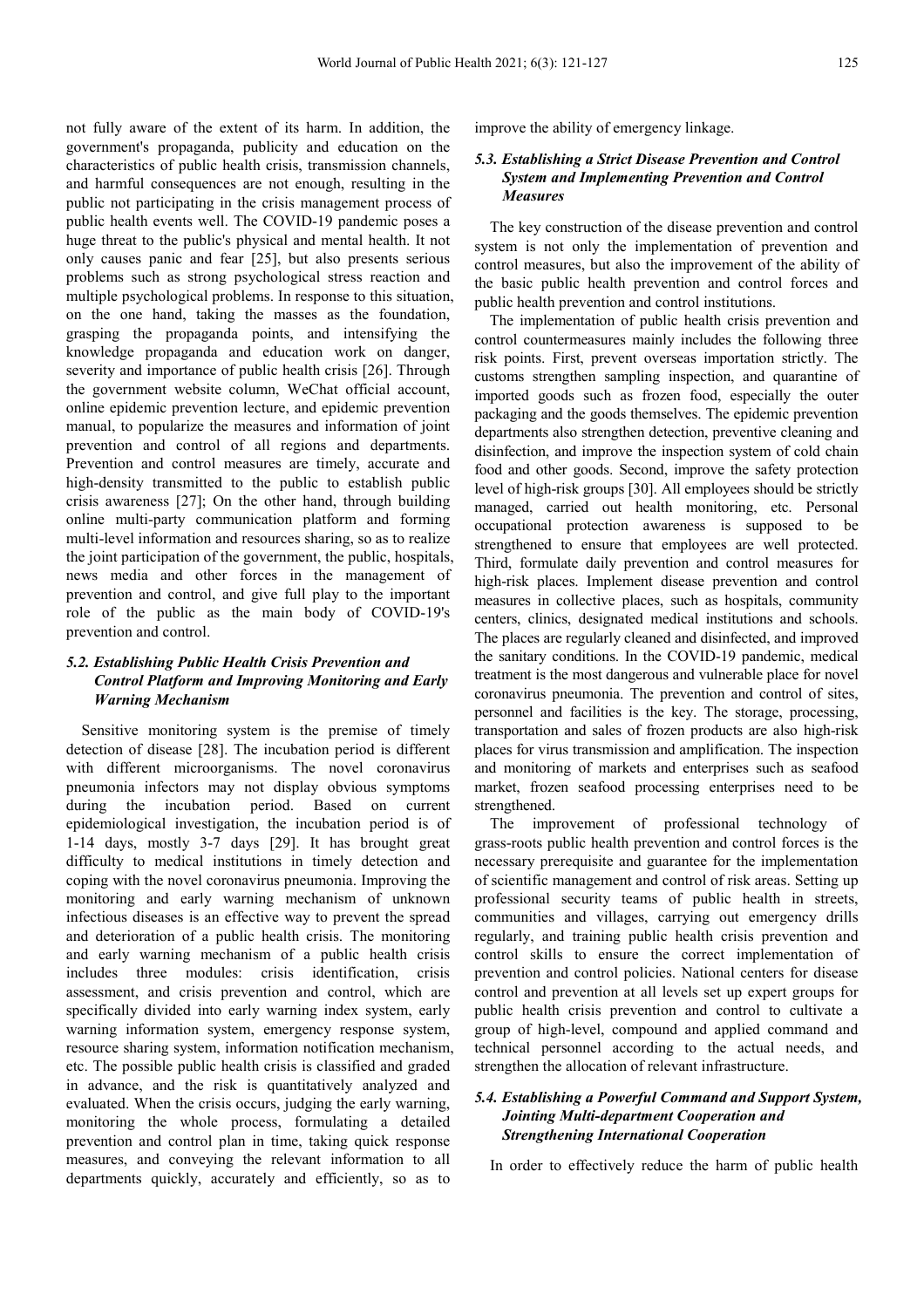crisis and realize effective management and control of possible public health crisis, a government-led, cross-departmental and regional command and coordination system should be established in a holistic way [31]. And a public health crisis prevention and control platform need to be established with the cooperation of emergency departments, medical and health departments, scientific research institutions and other units. A leading group for emergency response to public health crisis need to be set up to coordinate the issues such as shortage of emergency supplies. At the same time, the prevention and control platform integrates big data of public health events, then timely and dynamically releases authoritative information such as command and dispatch information, prevention and control measures, and government policies. In view of the possible emerging infectious disease crisis, the society formulates a reasonable and effective emergency plan in advance and establishes a rapid expansion mechanism, providing support services for scientific prevention and control.

In the face of the COVID-19 pandemic, the government constantly improves the detection ability of medical institutions, and makes good normalization and precise prevention and control. It also sets up isolation points to isolate treatment cases, and management of close contacts, to improve the screening findings more strictly, more closely and finely. Scientific research institutions increase medical research and development, and actively carry out vaccination research. In order to meet the actual needs of the epidemic situation, the emergency medical assistance system is improved from the aspects of cross regional medical treatment, the diversity of drug types, and the convenience of settlement methods. Medical security should be comprehensive and fair. Based on the post responsibilities and professional characteristics of the team, the emergency rescue team, as a backup support team, makes overall plans for epidemic prevention and control and emergency rescue work, and is always ready to rapidly launch the "Resistance War" of epidemic prevention and control [32].

Another experience is to strengthen international cooperation and share anti epidemic experience. At the beginning of the COVID-19, China was helped and supported by many countries and peoples around the world, fighting against the epidemic with international cooperation. Then China took the responsibility of the great powers, and shared information in a timely, open and transparent manner, contributing to the international community's measures and experience in preventing and controlling the epidemic. So far, China has provided medical material assistance or fund donation to more than 160 countries, regions and international organizations, such as masks, protective clothing and testing reagents. China also provided vaccine assistance and support to more than 100 countries, regions and international organizations [33]. Multi-faceted and multi-level cooperation among countries around the world is the key to fight the epidemic. It is of great practical significance to build a community of common destiny for mankind to overcome the epidemic situation together.

### **6. Conclusion**

The COVID-19 pandemic has caused great threat to the safety and health of the world's people. To reduce the risk of the novel coronavirus pneumonia, the development of science and technology must be paid attention. It is of great importance to uphold the idea of the community of human destiny and accelerate the development of vaccines and clinical trials of drugs. The COVID-19 pandemic spread widely and rapidly. In order to prevent and control the epidemic, many countries have taken isolation, mitigation, and inhibition measures according to the actual situation. For China, the national system, joint prevention and control mechanism, cadre accountability system, simultaneous medical and non-medical measures, timely and transparent information disclosure and other prevention and control experience have played a key role. It is of great significance for some countries with weak health system to learn from China's experience coping with the epidemic and effectively curb the spread of the epidemic. And some enlightenments are discussed to better improve the management system and ability of public health crisis prevention and control lays a foundation. Firstly, to mobilize the whole people to improve public health literacy. Secondly, to establish public health crisis prevention and control platform and improve monitoring and early warning mechanism. Thirdly, to establish a strict disease prevention and control system and implement prevention and control measures. Fourthly, to establish a strong command and support system, joint multi-department cooperation and strengthen international cooperation.

### **Conflicts of Interest**

The authors declare they have no conflicts of interest.

### **References**

- [1] Gao GF. From "A" IV to "Z" IKV: attacks from emerging and re-emerging pathogens. Cell, 2018, Volume 172, 1157–1159.
- [2] N. P. A. S. Johnson, J. Mueller. Updating the accounts: global mortality of the 1918–1920 "Spanish" influenza pandemic. Bull History Med, 1918, Volume 76, 105–115.
- [3] C. Scholtissek, W. Rohde, VonV. Hoyningen, R. Rott. On the origin of the human influenza virus subtypes H2N2 and H3N2. Virology, 1978, Volume 87 (1), 13-20.
- [4] L. A. Reperant, A. D. M. E. Osterhaus. AIDS, Avian flu, SARS, MERS, Ebola, Zika… what next? Vaccine, 2017, Volume 35 (35), 4470-4474.
- [5] Qiu AJ, Cui X. Novel coronavirus pneumonia emergency mechanism and its inspiration in South Korea: Taking the practice of coping with the new crown pneumonia as an example [J]. Cities and disaster reduction, 2021, Volume {4}  $(01): 1-4.$